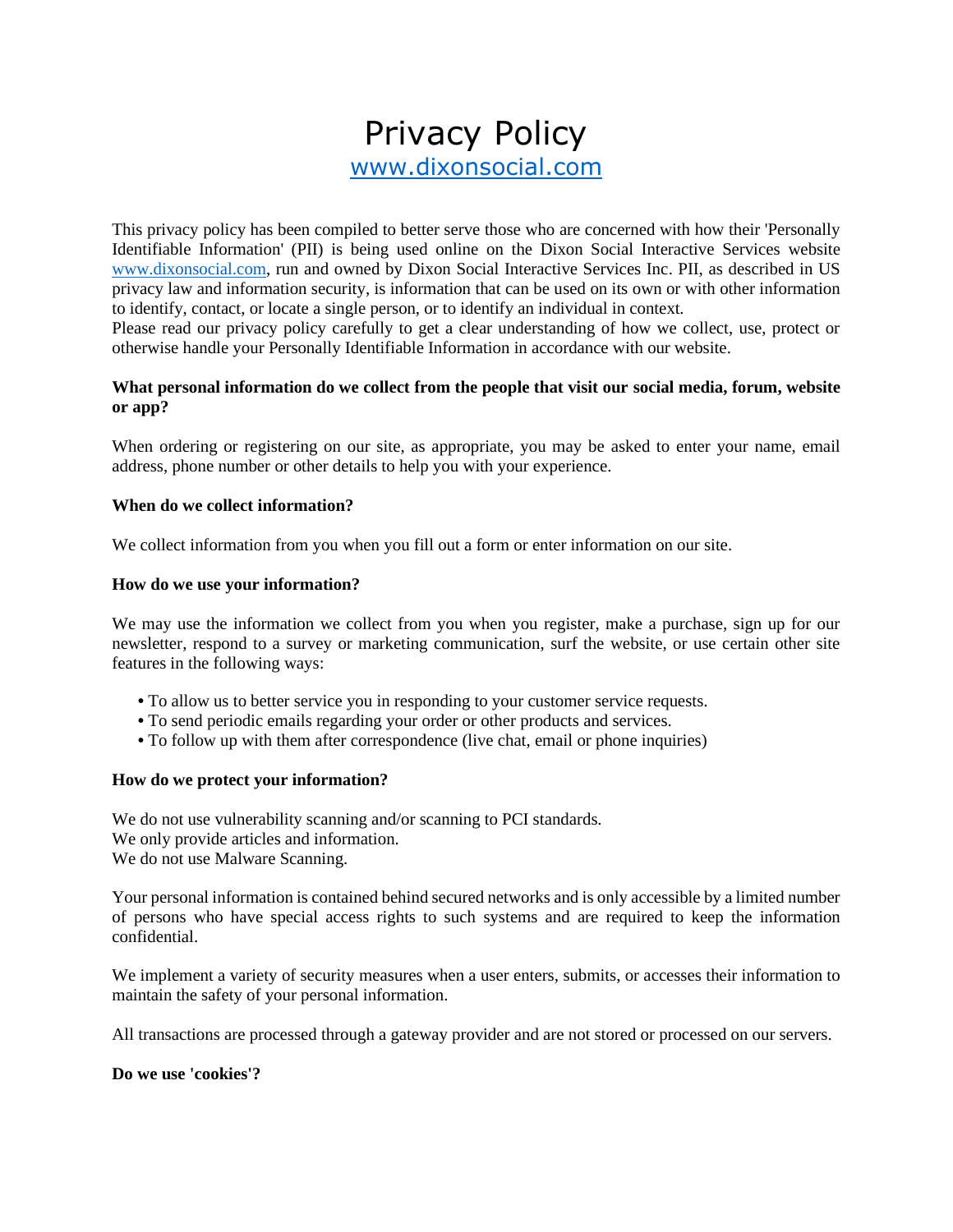You can choose to have your computer warn you each time a cookie is being sent, or you can choose to turn off all cookies. You do this through your browser settings. Since each browser is a little different, look at your browser's Help Menu to learn the correct way to modify your cookies. If you turn cookies off, some of the features that make your site experience more efficient may not function properly.

#### **Third-party disclosure**

We do not sell, trade, or otherwise transfer to outside parties your Personally Identifiable Information unless we provide users with advance notice. This does not include website hosting partners and other parties who assist us in operating our website, conducting our business, or serving our users, so long as those parties agree to keep this information confidential. We may also release information when it's release is appropriate to comply with the law, enforce our site policies, or protect ours or others' rights, property or safety.

However, non-personally identifiable visitor information may be provided to other parties for marketing, advertising, or other uses.

#### **Third-party links**

Occasionally, at our discretion, we may include or offer third-party products or services on our website. These third-party sites have separate and independent privacy policies. We therefore have no responsibility or liability for the content and activities of these linked sites. Nonetheless, we seek to protect the integrity of our site and welcome any feedback about these sites.

#### **Google**

Google's advertising requirements can be summed up by Google's Advertising Principles. They are put in place to provide a positive experience for users.<https://support.google.com/adwords>

We have not enabled Google AdSense on our site but we may do so in the future.

#### **California Online Privacy Protection Act**

CalOPPA is the first state law in the nation to require commercial websites and online services to post a privacy policy. The law's reach stretches well beyond California to require any person or company in the United States (and conceivably the world) that operates websites collecting Personally Identifiable Information from California consumers to post a conspicuous privacy policy on its website stating exactly the information being collected and those individuals or companies with whom it is being shared. - See more at: http://consumercal.org/california-online-privacy-protection-act-caloppa/#sthash.0FdRbT51.dpuf

#### **According to CalOPPA, we agree to the following:**

Users can visit our site anonymously.

Once this privacy policy is created, we will add a link to it on our home page or as a minimum, on the first significant page after entering our website.

Our Privacy Policy link includes the word 'Privacy' and can easily be found on the page specified above.

You will be notified of any Privacy Policy changes:

**•** On our Privacy Policy Page

Can change your personal information:

**•** By emailing us at: info.services@dixonsocial.com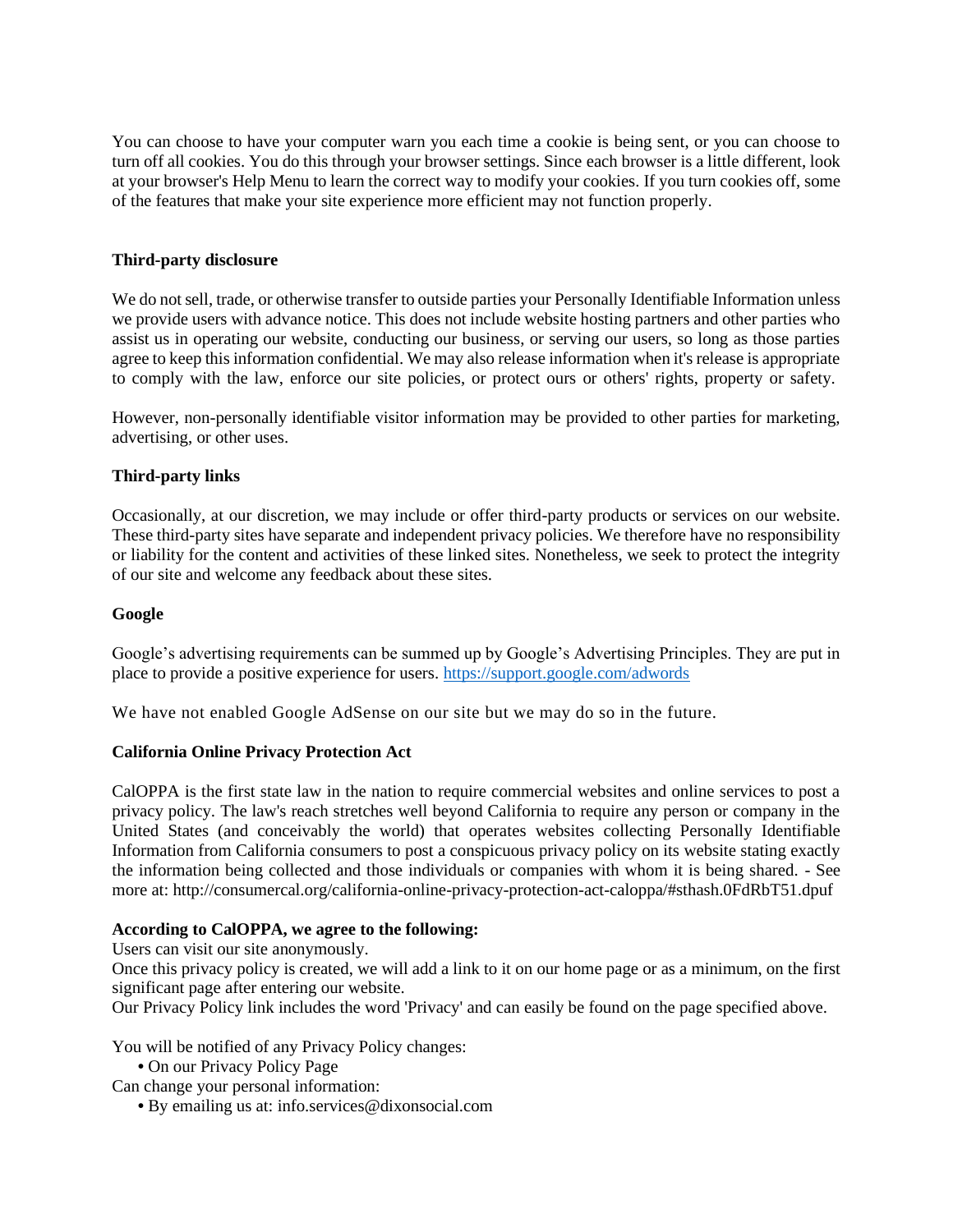**•** By calling us at: 949-636-4370

#### **How does our site handle Do Not Track signals?**

We honor Do Not Track signals and Do Not Track, plant cookies, or use advertising when a Do Not Track (DNT) browser mechanism is in place.

#### **Does our site allow third-party behavioral tracking?**

It's also important to note that we do not allow third-party behavioral tracking

#### **COPPA (Children Online Privacy Protection Act)**

When it comes to the collection of personal information from children under the age of 13 years old, the Children's Online Privacy Protection Act (COPPA) puts parents in control. The Federal Trade Commission, United States' consumer protection agency, enforces the COPPA Rule, which spells out what operators of websites and online services must do to protect children's privacy and safety online.

We do not specifically market to children under the age of 13 years old.

#### **Fair Information Practices**

The Fair Information Practices Principles form the backbone of privacy law in the United States and the concepts they include have played a significant role in the development of data protection laws around the globe. Understanding the Fair Information Practice Principles and how they should be implemented is critical to comply with the various privacy laws that protect personal information.

#### **In order to be in line with Fair Information Practices we will take the following responsive action, should a data breach occur:**

We will notify you via email

**•** Within 7 business days

We also agree to the Individual Redress Principle which requires that individuals have the right to legally pursue enforceable rights against data collectors and processors who fail to adhere to the law. This principle requires not only that individuals have enforceable rights against data users, but also that individuals have recourse to courts or government agencies to investigate and/or prosecute non-compliance by data processors.

#### **CAN SPAM Act**

The CAN-SPAM Act is a law that sets the rules for commercial email, establishes requirements for commercial messages, gives recipients the right to have emails stopped from being sent to them, and spells out tough penalties for violations.

#### **We collect your email address in order to:**

- **•** Send information, respond to inquiries, and/or other requests or questions
- **•** Process orders and to send information and updates pertaining to orders.
- **•** Send you additional information related to your product and/or service

#### **To be in accordance with CANSPAM, we agree to the following:**

- **•** Not use false or misleading subjects or email addresses.
- **•** Identify the message as an advertisement in some reasonable way.
- **•** Include the physical address of our business or site headquarters.